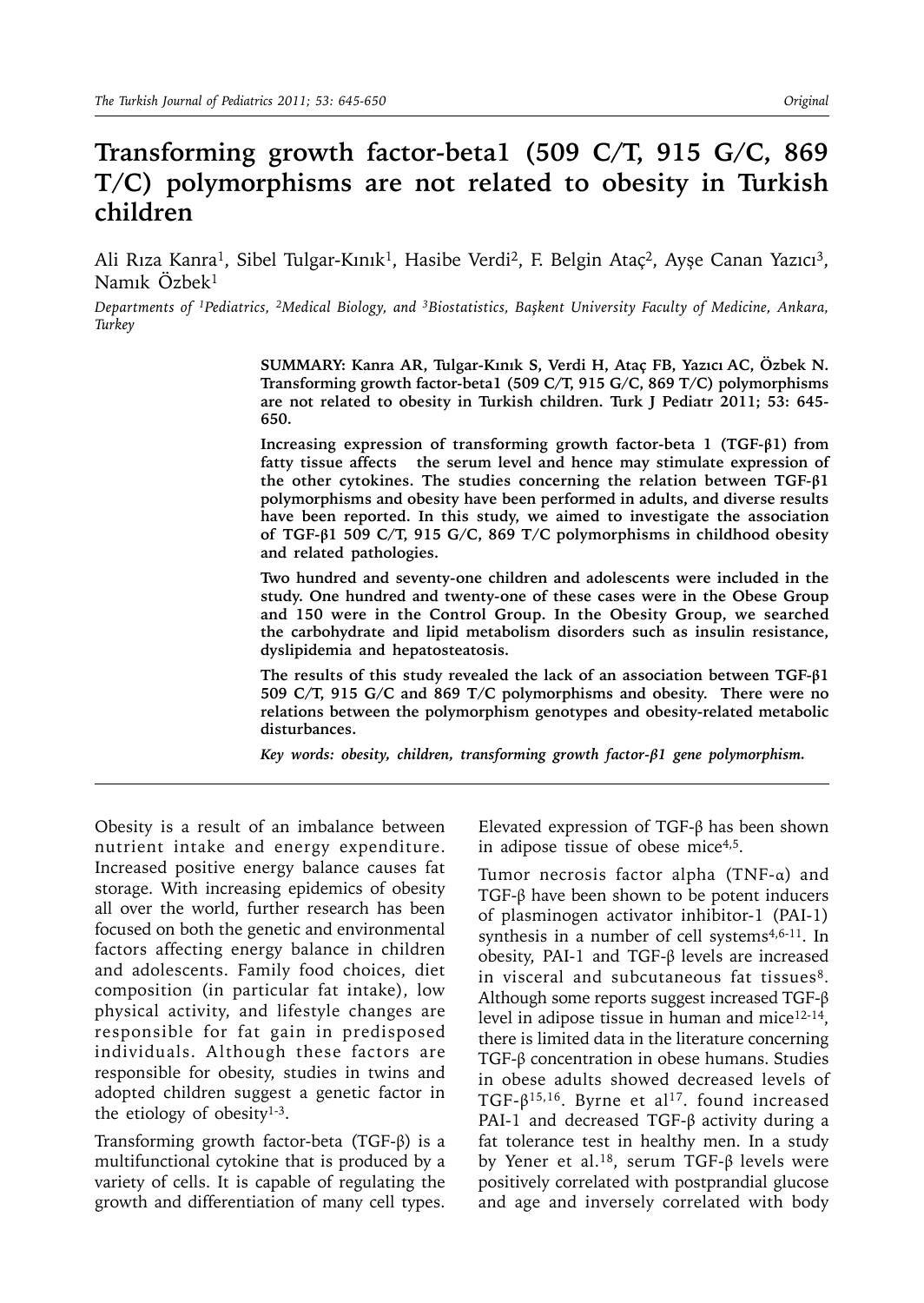mass index (BMI) and waist circumference. In a previous study<sup>19</sup>, we determined that obese children had lower TGF-β levels compared to leans. However, lower TGF-β levels were not correlated with lipids, insulin resistance (IR) and BMI in this study<sup>34</sup>. On the contrary, Romano et al.20 showed higher serum TGFβ levels in obese women who had impaired insulin sensitivity.

Transforming growth factor (TGF)-β gene regulation and expression levels are affected by the presence of single nucleotide polymorphisms (SNPs) in certain loci. Among these, 509 C/T, 915 G/C (Arg25 Pro, codon 25) and 869 T/C (Leu10Pro, codon 10) are the most frequently studied polymorphisms21-25. Since SNPs can affect TGF-β expression, numerous studies have examined the association between SNPs and diabetes, obesity and inflammatory diseases23,24,26,27. However, phenotypic differences resulting from altered expression due to these SNPs is sometimes inconsistent<sup>22</sup>. We could find no data in the literature concerning TGF-β gene polymorphisms and childhood obesity.

Herein, we studied TGF-β1 509 C/T, 915 G/C and 869 T/C polymorphisms in the TGF-β gene in obese children. We also aimed to investigate the relationships between TGF-β genotype and obesity-related metabolic disorders.

## **Material and Methods**

Two hundred and seventy-one unrelated children and adolescents were enrolled in the study. One hundred and twenty-one of these cases comprised the Obese Group. The Control Group was comprised of 150 children who were healthy and non-obese. All cases included in the study (obese and control) were clinically free of symptoms and were not on any medication.

DNA was obtained from the peripheric blood for TGF-β1 509 C/T, 915 G/C and 869 T/C genotyping of the children.

Each subject's height was measured using a standard wall-mounted stadiometer. Weight was measured with a calibrated electronic scale. BMI was calculated using the weight/height $^2$ (kg/m2) formula. Children with a BMI above the 95th percentile for age and sex were defined as obese (as defined by the National Center for Health Statistics, www.cdc.gov). Relative BMI (relBMI) was calculated using the following formula: subject's BMI  $\times$  100/50th percentile BMI for the subject's age and sex. Children with a relBMI <110 were defined as normal, 110≤relBMI<120 as overweight, and relBMI  $\geq$ 120 as obese<sup>29</sup>.

In the Obese Group, we searched for IR, dyslipidemia and hepatosteatosis.

The levels of glucose, lipid and insulin were assessed in the venous blood following an overnight fast (10–12 hours). Serum glucose levels were measured using the glucose hexokinase method. Serum total cholesterol, low density lipoprotein (LDL) cholesterol, high density lipoprotein (HDL) cholesterol, and triglyceride (TG) levels were studied using Roche diagnostics methods (GbmH, Germany). Serum very low density lipoprotein (VLDL) cholesterol levels were measured by the Friedewald formula. Serum insulin levels were measured using the chemiluminescence method (DPC, Los Angeles, CA, USA). The homeostasis model assessment of insulin resistance (HOMA-IR) score was used to determine IR. This score was calculated with the following formula: HOMA-IR=fasting serum insulin  $(\mu U/ml) \times$ fasting plasma glucose  $(mmol/l)/22.5^{30,31}$ .

After prepubertal children in the Obese Group were excluded, HOMA-IR >3 was defined as IR in the pubertal obese children $32$ . Children were considered to have excessive TG and LDL cholesterol levels if blood concentrations were ≥130 mg/dl. HDL was considered low at a level of  $\leq 40$  mg/dl. The age- and sex-specific 90th percentile  $(P_{90})$  for TG as well as for LDL cholesterol values was set as the upper limit and the age- and sex-specific 10th percentile  $(P_{10})$  for HDL cholesterol was defined as the lower limit<sup>33</sup>.

In obese patients, appearance of hyperechogenic (bright) liver in ultrasonography implicated steatosis (Ellegra Siemens (German) with 3.5 MHz convex probe)<sup>34</sup>.

Ethics: The study protocol was approved by the ethics committee of Başkent University, and informed consent was obtained from all participants' parents.

# *Genotyping*

Genomic DNA was prepared from leukocyte pellets by sodium dodecyl sulfate lysis, ammonium acetate extraction and ethanol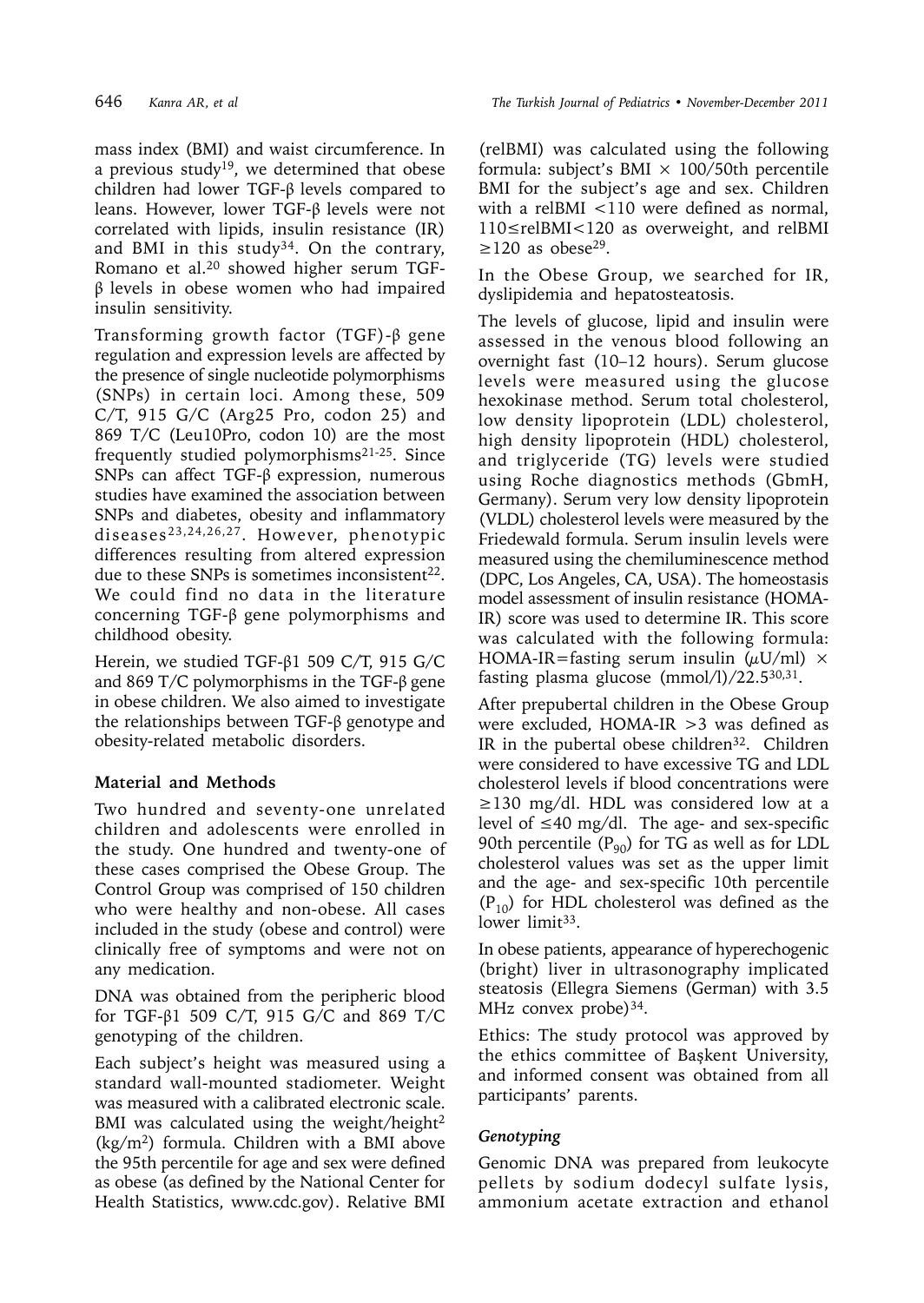| Mean $\pm SD$ (median)<br>Min-Max       | Control<br>$(n=150)$                 | Obese<br>$(n=121)$                                                                                                                                                                                                                                                                                                                                            | P              |
|-----------------------------------------|--------------------------------------|---------------------------------------------------------------------------------------------------------------------------------------------------------------------------------------------------------------------------------------------------------------------------------------------------------------------------------------------------------------|----------------|
| Age (year)                              | $10.7 \pm 2.4$ (10.0)<br>8.0-17.0    | $12.5 \pm 3.1$ (12.8)<br>$5.5 - 17.8$                                                                                                                                                                                                                                                                                                                         | < 0.001        |
| Relative BMI                            | $88.2 \pm 10.2$ (88.0)<br>66.0-115.0 | $151.7 \pm 20.5$ (149.0)<br>125.0-228.0                                                                                                                                                                                                                                                                                                                       | < 0.001        |
| Female/Male                             | 85 / 65                              | 60 / 61                                                                                                                                                                                                                                                                                                                                                       | 0.270          |
| HOMA-IR                                 |                                      | $3.4 \pm 2.2$ (0.5-17.0)                                                                                                                                                                                                                                                                                                                                      |                |
| $HDL$ (mg/dl)                           |                                      | $43.9 \pm 11.1$ (11.0-78.0)                                                                                                                                                                                                                                                                                                                                   |                |
| $LDL$ (mg/dl)                           |                                      | $96.4 \pm 23.6$ (45.0-167.0)                                                                                                                                                                                                                                                                                                                                  |                |
| Triglyceride (mg/dl)                    |                                      | $112.3 \pm 62.6$ (27.0-460.0)                                                                                                                                                                                                                                                                                                                                 |                |
| $\mathbf{1}$<br>T T T T<br>$\mathbf{m}$ | $\cdot$ $\cdot$ $\cdot$              | $\cdot$ $\cdot$ $\cdot$<br>$\mathbf{r}$ $\mathbf{r}$ $\mathbf{r}$ $\mathbf{r}$ $\mathbf{r}$ $\mathbf{r}$ $\mathbf{r}$ $\mathbf{r}$ $\mathbf{r}$ $\mathbf{r}$ $\mathbf{r}$ $\mathbf{r}$ $\mathbf{r}$ $\mathbf{r}$ $\mathbf{r}$ $\mathbf{r}$ $\mathbf{r}$ $\mathbf{r}$ $\mathbf{r}$ $\mathbf{r}$ $\mathbf{r}$ $\mathbf{r}$ $\mathbf{r}$ $\mathbf{r}$ $\mathbf{$ | 1 <sub>1</sub> |

| Table I. The Clinical Characteristics of the Obese and Control Groups |  |
|-----------------------------------------------------------------------|--|
|-----------------------------------------------------------------------|--|

BMI: Body mass index. LDL: Low density lipoprotein. HDL: High density lipoprotein. HOMA-IR: Homeostasis model assessment of insulin resistance.

precipitation. The primers used and the conditions for polymerase chain reaction (PCR) analysis were as described previously $35$ .

-509 T/C: A 153 base pair (bp) PCR product was cut with Eco 81 I for TGF- $\beta$ -509 T/C. The uncut product (153 bp) showed the presence of the T allele. If the PCR product was cut into two fragments of 117 and 36 bp, it revealed the C allele.

896 T/C (codon 10, - Leu10Pro): 869 T/C (codon 10, - Leu10Pro) was determined after digestion with MspA1I , which yielded 161, 67, 40, and 26 bp bands in the presence of the T allele and 209- and 149, 67, 40, 26 and 12 bp bands in the presence of the C allele.

915 G/C (codon 25 Arg25Pro): The PCR product was digested with BglI for TGF-β 915G/C (codon 25 Arg/Pro). Detection of 131, 103 and 60 bp products yields the G allele; 131 and 163 bp indicated the C allele.

#### *Data Analysis*

Normality of distribution of the continuous variables was analyzed using Shapiro-Wilk normality test, and Levene's test was used to assess the homogeneity of variances in the different groups. Parametric test assumptions were not available, and nonparametric tests were used for data analysis. Mann-Whitney U test was used for comparing two independent groups. Differences between more than two independent groups were analyzed by Kruskal-Wallis one way analysis of variance by ranks test, and then multiple comparisons between pairs of groups were carried out according to Dunn test. Friedman test and then Bonferroni-Dunn multiple comparison test were used for comparing dependent groups. The results were expressed as the number of observations (n) and the mean  $\pm$  the standard deviation ( $\overline{\chi}$   $\pm$ *S*) and median (M). Categorical variables

| <b>Table II.</b> The Comparisons of the Genotype Frequencies between Obese and Control Groups |  |
|-----------------------------------------------------------------------------------------------|--|
|-----------------------------------------------------------------------------------------------|--|

| $TGF\beta$ | Control<br>$n = 150$ (%) | Obese<br>$n = 121$ (%) | P    |
|------------|--------------------------|------------------------|------|
| 509 C/C    | 12(8.0)                  | 8(6.6)                 |      |
| 509 C/T    | 73 (48.7)                | 65 (53.7)              | 0.70 |
| 509 T/T    | 65 (43.3)                | 48 (39.7)              |      |
| Total      | 150 (100)                | 121 (100)              |      |
| 915 C/C    | 14 (9.3)                 | 13 (10.7)              |      |
| 915 G/C    | 116 (77.3)               | 97 (80.2)              | 0.45 |
| 915 G/G    | 20 (13.4)                | 11(9.1)                |      |
| Total      | 150 (100)                | 121 (100)              |      |
| 869 C/C    |                          |                        |      |
| 869 C/T    | 3(2.0)                   | 2(1.7)                 | 1.00 |
| 869 T/T    | 147 (98.0)               | 119 (98.3)             |      |
| Total      | 150 (100)                | 121 (100)              |      |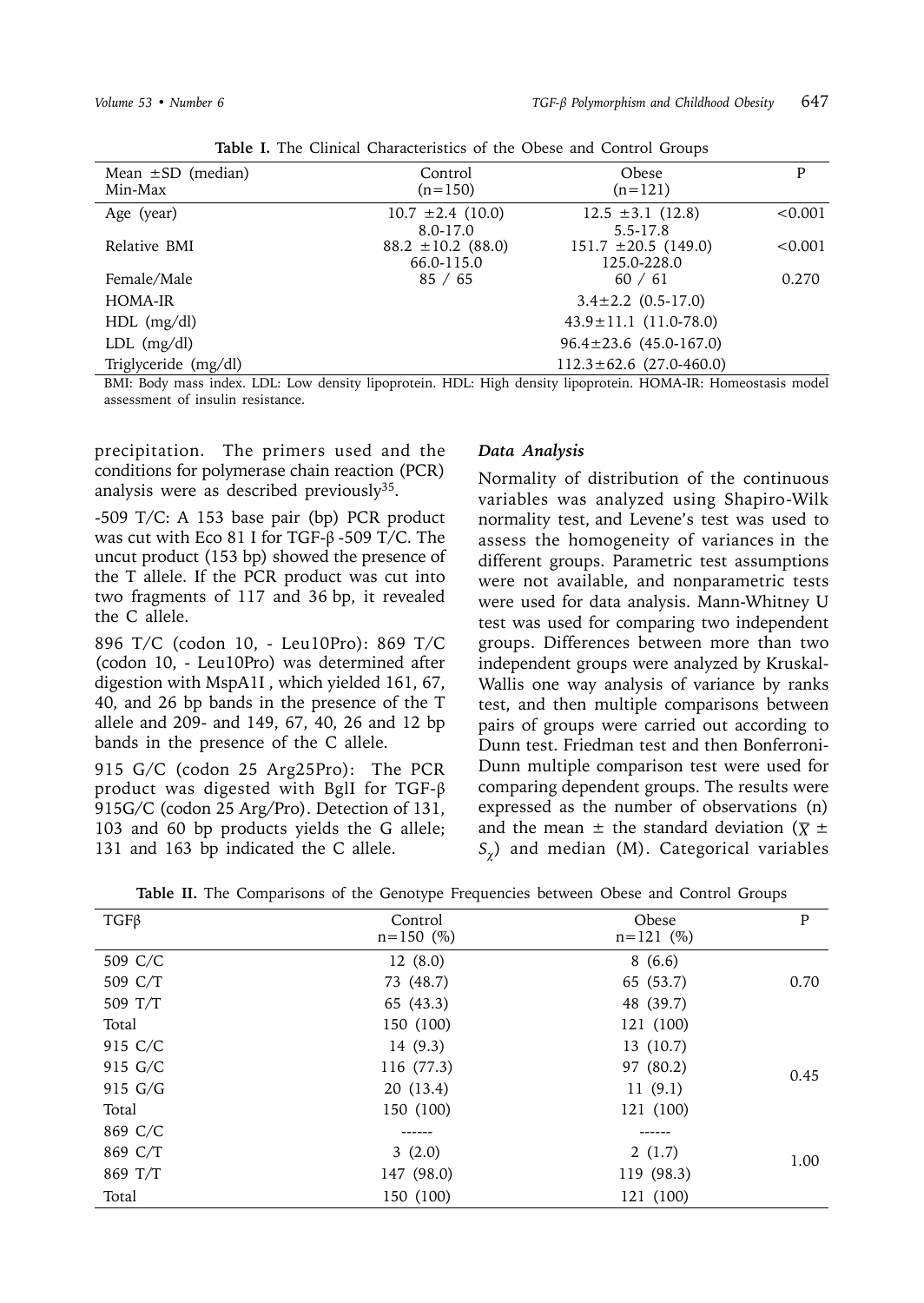|             |               |            | л.   |               | $\sim$ 1   |      |            |               |      |
|-------------|---------------|------------|------|---------------|------------|------|------------|---------------|------|
| $TGF-\beta$ | TG $\geq$ 150 | TG < 150   | P    | $LDL \ge 130$ | LDL < 130  | P    | HDL < 40   | $HDL \geq 40$ | p    |
|             | $n=21$        | $n=99$     |      | $n=10$        | $n = 111$  |      | $n=46$     | $n = 74$      |      |
|             | $n \ (\%)$    | $n \ (\%)$ |      | $n \ (\%)$    | $n \ (\%)$ |      | $n \ (\%)$ | $n \ (\%)$    |      |
| 509 C/C     | 2(9.5)        | 6(6.1)     |      | 0(0.0)        | 8(7.2)     |      | 3(6.5)     | 5(6.7)        |      |
| 509 C/T     | 13(61.9)      | 51(51.5)   | 0.47 | 5(50.0)       | 60 (54.1)  | 0.43 | 25(54.3)   | 40(54.1)      | 0,99 |
| 509 T/T     | 6(28.6)       | 42 (42.4)  |      | 5(50.0)       | 43 (38.7)  |      | 18 (39.2)  | 29 (39.2)     |      |
| Total       | 21 (100)      | 99 (100)   |      | 10(100)       | 111 (100)  |      | 46 (100)   | 74 (100)      |      |
| 915 C/C     | 1(4.8)        | 12(12.1)   |      | 1(10.0)       | 12(10.8)   |      | 6(13.3)    | 8(10.8)       |      |
| 915 G/C     | 18 (85.7)     | 78 (78.8)  | 0.54 | 9(90.0)       | 89 (80.2)  | 0.39 | 37 (82.2)  | 58 (78.4)     | 0.38 |
| 915 G/G     | 2(9.5)        | 9(9.1)     |      | 0(0)          | 10(9.0)    |      | 3(4.4)     | 8(10.8)       |      |
| Total       | 21 (100)      | 99 (100)   |      | 10(100)       | 111 (100)  |      | 46 (100)   | 74 (100)      |      |
| 869 C/C     |               |            |      |               |            |      |            |               |      |
| 869 C/T     | 0(0.0)        | 2(2.0)     | 1,00 | 1(10.0)       | 1(0.9)     | 0,15 | 0(0.0)     | 2(2.7)        | 0.52 |
| 869 T/T     | 21 (100)      | 97 (98.0)  |      | 9(90.0)       | 110(99.1)  |      | 46 (100)   | 72 (97.3)     |      |
| Total       | 21 (100)      | 99 (100)   |      | 10 (100)      | 111 (100)  |      | 46 (100)   | 74 (100)      |      |

**Table III.** The Comparisons of the Genotypes According to Dyslipidemia

were analyzed by Pearson  $x^2$  test and Fisher's exact test when determining the relationships between the variables. Data analyses were performed with SPSS software (Statistical Package for the Social Sciences, version 13.0, SSPS Inc, Chicago, IL, USA). A *p* value of <0.05 was considered statistically significant.

### **Results**

The clinical characteristics of the Obese and Control Groups together with the laboratory results of the Obese Group are given in Table I.

The TGF-β1 genotypes were not different in the Obese and Control Groups in our study (Table II).

In the Obese Group, the frequencies of high TG, high LDL cholesterol and low HDL levels were 18%, 8% and 38%, respectively. After excluding 19 prepubertal children from the Obese Group, 43 of 102 pubertal obese children (42.2%) had HOMA-IR score >3, and 59 of these 102 (57.8%) children had HOMA-IR score ≤3. Fifty-seven of 121 obese children (47%) had hepatosteatosis. There was no relationship between the polymorphism genotypes and metabolic disturbances in obese children (Tables III, IV). Furthermore, the allele frequencies for each polymorphism were not different with respect to high TG and LDL cholesterol levels, low HDL levels,

|  | Table IV. The Relationships between Genotypes and Insulin Resistance Status (HOMA-IR scores) and |                                                         |  |  |  |  |
|--|--------------------------------------------------------------------------------------------------|---------------------------------------------------------|--|--|--|--|
|  |                                                                                                  | Between Genotypes and Hepatosteatosis in Obese Patients |  |  |  |  |

| $TGF-\beta$ | $HOMA-IR > 3$<br>$n = 43$ | $HOMA-IR \leq 3$<br>$n = 59$ | P    | $HS (+)$<br>$n = 57$ | $HS$ (-)<br>$n = 64$ | $\mathbf{P}$ |
|-------------|---------------------------|------------------------------|------|----------------------|----------------------|--------------|
|             | $n \ (\%)$                | $n \ (\%)$                   |      | $n \ (\%)$           | $n \ (\%)$           |              |
| 509 C/C     | 1(2.3)                    | 6(0.10)                      |      | 3(5.3)               | 5(7.8)               |              |
| 509 C/T     | 25(58.1)                  | 29 (49.2)                    | 0.27 | 32(56.1)             | 33 (51.6)            | 0.80         |
| 509 T/T     | 17(39.6)                  | 24 (40.7)                    |      | 22 (38.6)            | 26 (40.6)            |              |
| Total       | 43 (100)                  | 59 (100)                     |      | 57 (100)             | 64 (100)             |              |
| 915 C/C     | 6(14.0)                   | 6(10.1)                      |      | 4(7.0)               | 10(15.6)             |              |
| 915 G/C     | 35 (81.4)                 | 48 (81.4)                    | 0.55 | 48 (84.2)            | 49 (76.6)            | 0.19         |
| 915 G/G     | 2(4.6)                    | 5(8.5)                       |      | 5(8.8)               | 5(7.8)               |              |
| Total       | 43 (100)                  | 59 (100)                     |      | 57 (100)             | 64 (100)             |              |
| 869 C/C     |                           |                              |      |                      |                      |              |
| 869 C/T     | 1(2.3)                    | 1(1.7)                       | 0.67 | 0(0)                 | 2(3.1)               | 0.50         |
| 869 T/T     | 42 (97.7)                 | 58 (98.3)                    |      | 57 (100)             | 62 (96.9)            |              |
| Total       | 43 (100)                  | 59 (100)                     |      | 57 (100)             | 64 (100)             |              |

HS: Hepatosteatosis. HOMA-IR: Homeostasis model assessment of insulin resistance score.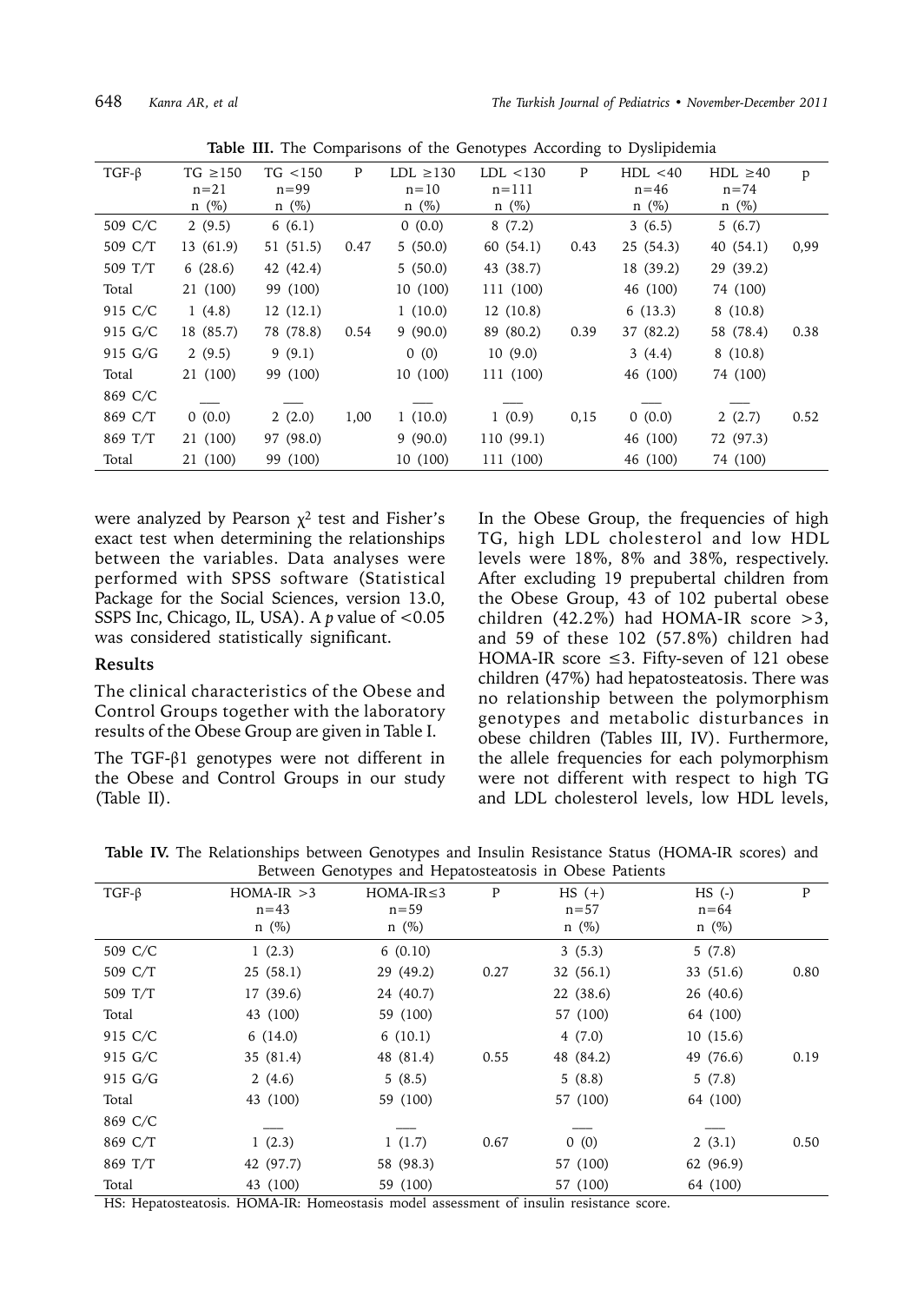hyperinsulinemia, and hepatosteatosis (data not shown).

### **Discussion**

Human adipose tissue has been shown to produce PAI-1, TNF-α, TGF-β, and interleukin-6. Studies in human adipose tissue and mice revealed different results about the relationships between adiposity, cytokines and obesity-related metabolic disorders such as IR and dyslipidemia26.

Transforming growth factor (TGF)-β gene regulation and expression levels are affected by the presence of SNPs in the gene. The TGFβ gene codes a multifunctional cytokine that controls proliferation, differentiation and some other functions in many cell types. Increased TGF-β expression was associated with BMI and abdominal adipose tissue in morbid obesity8. An association has been shown between TGFβ polymorphism (T29C) and both BMI and abdominal obesity in Swedish men<sup>27</sup>. Another study further suggested an association between TGF- $\beta$  genes and obesity<sup>28</sup>. In our study, we could not find any relation between obesity and the most known TGF-β gene polymorphisms. Similar to our results, Bensen et al.<sup>22</sup> could not find any association between TGF- $\beta$  (509C/T) genotype, insulin sensitivity and amount of subcutaneous fat tissue.

Dixon et al.<sup>23</sup> found an association between angiotensinogen and TGF-β-producing genotypes (codon 25 Arg/Arg) in obese adults with advanced hepatic fibrosis and nonalcoholic fatty liver disease. On the contrary, we could not show a relationship between TGF-β polymorphisms and hepatosteatosis in obese children.

Park et al.<sup>24</sup> studied 28 polymorphisms in the TGF-β gene in the Korean population. They showed a positive association between TGF-β polymorphisms and insulin levels. They found no significant association between the risk of type 2 diabetes and TGF-β gene polymorphisms except for three SNPs  $(c.2011+137C>T$ , c.2589T>G and c.651G>C) that were associated with obesity-related phenotypes. In our study, we failed to show any relationship between TGF-β polymorphisms and obesity in childhood. Further, TGF-β polymorphisms were not related with obesity-associated parameters such as IR, dyslipidemia and hepatosteatosis.

A limitation of our study was the small number of children included in both groups. The mean ages of the groups were statistically different; however, age is not a determining factor for the polymorphism frequencies. We suggest that short duration of increased adipose tissue due to the young age in our study groups and less obvious metabolic impairment in obese children might have affected our study results. Long-term follow-up of these children could help us to understand the interaction between these polymorphisms and metabolic disorders. Further research is needed to identify new genetic or environmental risk factor(s) for childhood obesity that may help in the development of more effective strategies for the prevention and treatment. Moreover, since the cytokines act as a network, and obesity is a multifactorial disease, the molecular pathology cannot be explained on the basis of a single gene. We suggest further studies be undertaken including other cytokines related to fat tissue and obesity.

## **Acknowledgement**

We thank all participants for their support. This work was supported by Başkent University (Grant No: KA07/138).

#### **REFERENCES**

- 1. Maffeis C. Aetiology of overweight and obesity in children and adolescents. Eur J Pediatr 2000; 159: 35-44.
- 2. Allison DB, Kaprio J, Koskenvuo M, Neale MC, Hayakawa K. The heritability of body mass index among an international sample of monozygotic twins reared apart. Int J Obes Relat Metab Disord 1996; 20: 501-506.
- 3. Stunkard AJ, Sørensen TI, Hanis C, et al. An adoption study of human obesity. N Engl J Med 1986; 314: 193-198.
- 4. Torti FM, Suzy VT, Larrick JW, Ringold GM. Modulation of adipocyte differentiation by tumor necrosis factor and transforming growth factor beta. J Cell Biol 1989; 108: 1105-1113.
- 5. Samad F, Yamamoto K, Pandey M, Loskutoff DJ. Elevated expression of transforming growth factor beta in adipose tissue from obese mice. Mol Med 1997; 3: 37-48.
- 6. Mutch NJ, Wilson HM, Booth NA. Plasminogen activator inhibitor-1 and haemostasis in obesity. Proc Nutr Soc 2001; 60: 341-347.
- 7. Samad F, Uysal TK, Wiesbrock SM, Pandey M, Hotamisligil GS, Loskutoff DJ. Tumor necrosis factor is a key component in the obesity-linked elevation of plasminogen activator inhibitor 1. Proc Natl Acad Sci USA 1999; 96: 6902-6907.